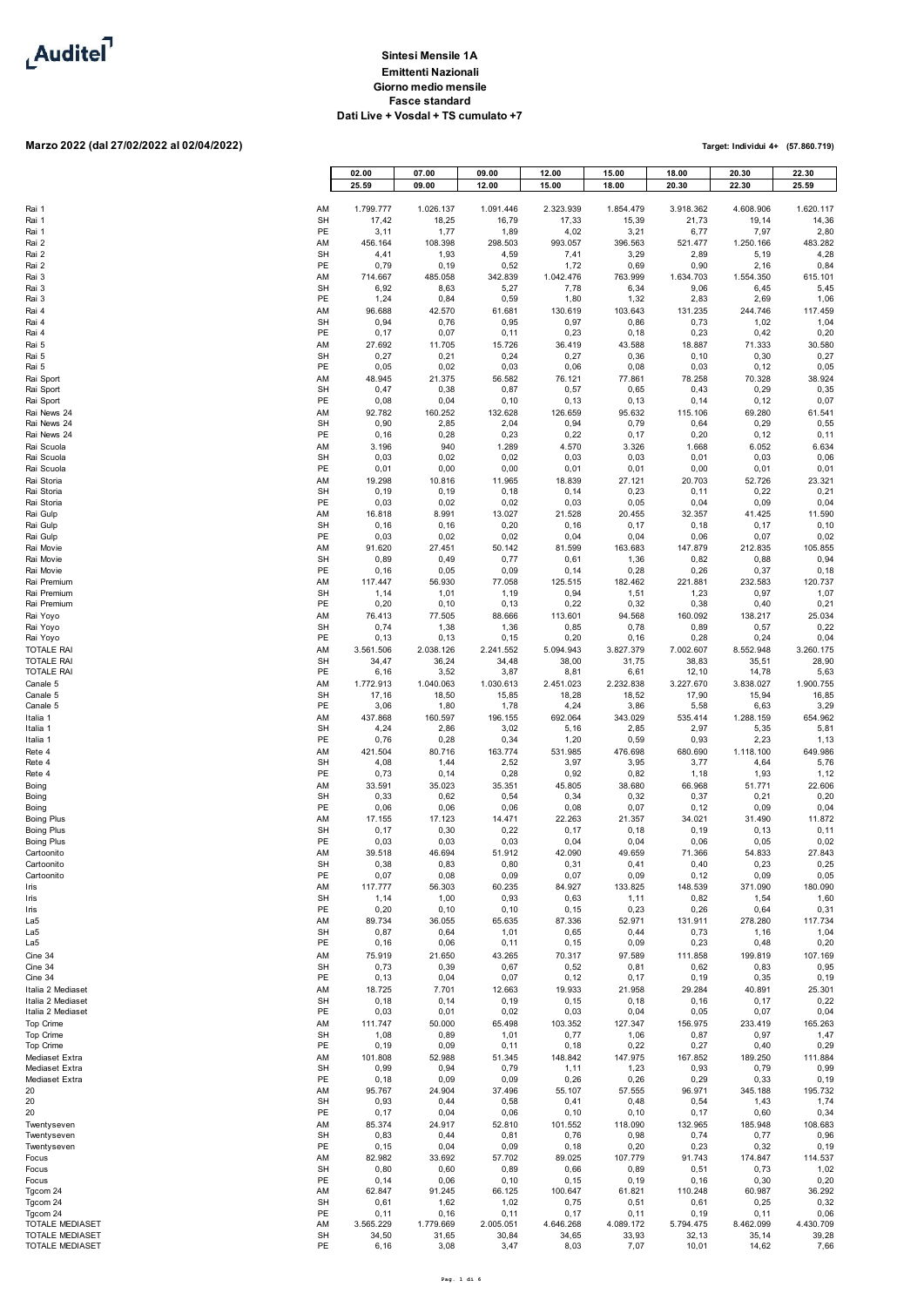

# **Marzo 2022 (dal 27/02/2022 al 02/04/2022)**

|                                                                                                  |                 | 02.00<br>25.59  | 07.00<br>09.00  | 09.00<br>12.00  | 12.00<br>15.00  | 15.00<br>18.00   | 18.00<br>20.30   | 20.30<br>22.30     | 22.30<br>25.59      |
|--------------------------------------------------------------------------------------------------|-----------------|-----------------|-----------------|-----------------|-----------------|------------------|------------------|--------------------|---------------------|
|                                                                                                  |                 |                 |                 |                 |                 |                  |                  |                    |                     |
| La7<br>La7                                                                                       | AM<br><b>SH</b> | 449.432<br>4,35 | 221.500<br>3,94 | 291.604<br>4,49 | 539.668<br>4,03 | 475.205<br>3,94  | 716.974<br>3,98  | 1.247.437<br>5,18  | 552.359<br>4,90     |
| La7<br>La7d                                                                                      | PE<br>AM        | 0,78<br>40.948  | 0,38<br>11.148  | 0,50<br>24.012  | 0,93<br>25.393  | 0,82<br>57.673   | 1,24<br>65.420   | 2,16<br>80.550     | 0,95<br>74.984      |
| La7d                                                                                             | <b>SH</b>       | 0,40            | 0,20            | 0,37            | 0, 19           | 0,48             | 0,36             | 0,33               | 0,66                |
| La7d<br><b>TOTALE LA7</b>                                                                        | PE<br>AM        | 0,07<br>490.379 | 0,02<br>232.647 | 0,04<br>315.616 | 0,04<br>565.061 | 0, 10<br>532.878 | 0, 11<br>782.394 | 0, 14<br>1.327.988 | 0, 13<br>627.343    |
| <b>TOTALE LA7</b>                                                                                | <b>SH</b>       | 4,75            | 4,14            | 4,85            | 4,21            | 4,42             | 4,34             | 5,51               | 5,56                |
| <b>TOTALE LA7</b><br>7 Gold Locale                                                               | PE<br>AM        | 0,85<br>8.908   | 0,40<br>0       | 0,55<br>116     | 0,98<br>2.837   | 0,92<br>7.434    | 1,35<br>16.319   | 2,30<br>39.497     | 1,08<br>17.864      |
| 7 Gold Locale                                                                                    | <b>SH</b>       | 0,09            | 0,00            | 0,00            | 0,02            | 0,06             | 0,09             | 0, 16              | 0, 16               |
| 7 Gold Locale<br>7 Gold Totale                                                                   | PE<br>AM        | 0,02<br>8.908   | 0,00<br>0       | 0,00<br>116     | 0,00<br>2.837   | 0,01<br>7.434    | 0,03<br>16.319   | 0,07<br>39.497     | 0,03<br>17.864      |
| 7 Gold Totale<br>7 Gold Totale                                                                   | <b>SH</b><br>PE | 0,09            | 0,00            | 0,00            | 0,02            | 0,06             | 0,09             | 0, 16              | 0, 16               |
| Sky Atlantic                                                                                     | AM              | 0,02<br>6.327   | 0,00<br>3.642   | 0,00<br>3.436   | 0,00<br>6.471   | 0,01<br>6.937    | 0,03<br>7.118    | 0,07<br>14.324     | 0,03<br>8.221       |
| Sky Atlantic                                                                                     | <b>SH</b><br>PE | 0,06<br>0,01    | 0,06            | 0,05            | 0,05<br>0,01    | 0,06<br>0,01     | 0,04<br>0,01     | 0,06<br>0,02       | 0,07<br>0,01        |
| Sky Atlantic<br>Sky Atlantic +1                                                                  | AM              | 1.714           | 0,01<br>854     | 0,01<br>1.180   | 1.345           | 2.486            | 3.037            | 2.415              | 2.900               |
| Sky Atlantic +1<br>Sky Atlantic +1                                                               | <b>SH</b><br>PE | 0,02<br>0,00    | 0,02<br>0,00    | 0,02<br>0,00    | 0,01<br>0,00    | 0,02<br>0,00     | 0,02<br>0,01     | 0,01<br>0,00       | 0,03<br>0,01        |
| Sky Cinema 4K                                                                                    | AM              | 1.642           | 983             | 1.094           | 1.588           | 2.264            | 2.926            | 3.777              | 1.497               |
| Sky Cinema 4K<br>Sky Cinema 4K                                                                   | <b>SH</b><br>PE | 0,02<br>0,00    | 0,02<br>0,00    | 0,02<br>0,00    | 0,01<br>0,00    | 0,02<br>0,00     | 0,02<br>0,01     | 0,02<br>0,01       | 0,01<br>0,00        |
| Sky Cinema Action                                                                                | AM              | 8.677           | 2.207           | 4.161           | 6.424           | 11.200           | 13.388           | 23.495             | 13.842              |
| Sky Cinema Action<br>Sky Cinema Action                                                           | <b>SH</b><br>PE | 0,08<br>0,01    | 0,04<br>0,00    | 0,06<br>0,01    | 0,05<br>0,01    | 0,09<br>0,02     | 0,07<br>0,02     | 0, 10<br>0,04      | 0, 12<br>0,02       |
| Sky Cinema Uno                                                                                   | AM              | 13.894          | 3.358           | 4.730           | 11.182          | 18.280           | 16.393           | 44.935             | 19.212              |
| Sky Cinema Uno<br>Sky Cinema Uno                                                                 | <b>SH</b><br>PE | 0, 13<br>0,02   | 0,06<br>0,01    | 0,07<br>0,01    | 0,08<br>0,02    | 0, 15<br>0,03    | 0,09<br>0,03     | 0, 19<br>0,08      | 0,17<br>0,03        |
| Sky Cinema Uno +24                                                                               | AM              | 7.479           | 2.756           | 3.885           | 8.977           | 14.154           | 9.485            | 14.097             | 7.837               |
| Sky Cinema Uno +24<br>Sky Cinema Uno +24                                                         | <b>SH</b><br>PE | 0,07<br>0,01    | 0,05<br>0,00    | 0,06<br>0,01    | 0,07<br>0,02    | 0, 12<br>0,02    | 0,05<br>0,02     | 0,06<br>0,02       | 0,07<br>0,01        |
| Sky Cinema Collection                                                                            | AM              | 11.661          | 3.693           | 5.340           | 10.501          | 14.488           | 15.190           | 25.919             | 21.233              |
| Sky Cinema Collection<br>Sky Cinema Collection                                                   | <b>SH</b><br>PE | 0, 11<br>0,02   | 0,07<br>0,01    | 0,08<br>0,01    | 0,08<br>0,02    | 0, 12<br>0,03    | 0,08<br>0,03     | 0, 11<br>0,04      | 0, 19<br>0,04       |
| Sky Cinema Comedy                                                                                | AM<br><b>SH</b> | 6.088           | 1.357           | 3.401<br>0,05   | 7.028           | 8.329            | 8.640<br>0,05    | 14.142<br>0,06     | 8.704               |
| Sky Cinema Comedy<br>Sky Cinema Comedy                                                           | PE              | 0,06<br>0,01    | 0,02<br>0,00    | 0,01            | 0,05<br>0,01    | 0,07<br>0,01     | 0,01             | 0,02               | 0,08<br>0,02        |
| Sky Cinema Drama<br>Sky Cinema Drama                                                             | AM<br><b>SH</b> | 3.653<br>0,04   | 1.336<br>0,02   | 2.352<br>0,04   | 2.746<br>0,02   | 4.243<br>0,04    | 4.961<br>0,03    | 10.885<br>0,05     | 5.634<br>0,05       |
| Sky Cinema Drama                                                                                 | PE              | 0,01            | 0,00            | 0,00            | 0,00            | 0,01             | 0,01             | 0,02               | 0,01                |
| Sky Cinema Due<br>Sky Cinema Due                                                                 | AM<br><b>SH</b> | 7.932<br>0,08   | 3.203<br>0,06   | 2.684<br>0,04   | 5.292<br>0,04   | 9.541<br>0,08    | 8.935<br>0,05    | 24.399<br>0, 10    | 14.139<br>0, 13     |
| Sky Cinema Due                                                                                   | PE              | 0,01            | 0,01            | 0,00            | 0,01            | 0,02             | 0,02             | 0,04               | 0,02                |
| Sky Cinema Due +24<br>Sky Cinema Due +24                                                         | AM<br><b>SH</b> | 2.329<br>0,02   | 361<br>0,01     | 790<br>0,01     | 2.023<br>0,02   | 4.453<br>0,04    | 2.797<br>0,02    | 5.458<br>0,02      | 3.619<br>0,03       |
| Sky Cinema Due +24<br>Sky Cinema Family                                                          | PE<br>AM        | 0,00<br>5.056   | 0,00<br>1.471   | 0,00<br>2.874   | 0,00<br>5.880   | 0,01<br>6.930    | 0,00<br>8.968    | 0,01<br>10.791     | 0,01<br>6.014       |
| Sky Cinema Family                                                                                | <b>SH</b>       | 0,05            | 0,03            | 0,04            | 0,04            | 0,06             | 0,05             | 0,04               | 0,05                |
| Sky Cinema Family<br>Sky Cinema Per Te                                                           | PE<br>AM        | 0,01<br>2.535   | 0,00<br>791     | 0,00<br>1.358   | 0,01<br>2.821   | 0,01<br>3.434    | 0,02<br>3.533    | 0,02<br>5.514      | 0,01<br>3.745       |
| Sky Cinema Per Te                                                                                | <b>SH</b>       | 0,02            | 0,01            | 0,02            | 0,02            | 0,03             | 0,02             | 0,02               | 0,03                |
| Sky Cinema Per Te<br>Sky Cinema Romance                                                          | PE<br>AM        | 0,00<br>4.933   | 0,00<br>981     | 0,00<br>2.593   | 0,00<br>4.229   | 0,01<br>7.134    | 0,01<br>6.150    | 0,01<br>11.270     | 0,01<br>8.820       |
| Sky Cinema Romance                                                                               | <b>SH</b><br>PE | 0,05<br>0,01    | 0,02<br>0,00    | 0,04            | 0,03<br>0,01    | 0,06<br>0,01     | 0,03<br>0,01     | 0,05<br>0,02       | 0,08<br>0,02        |
| Sky Cinema Romance<br>Sky Cinema Suspense                                                        | AM              | 5.282           | 1.222           | 0,00<br>2.145   | 4.943           | 6.996            | 7.088            | 16.184             | 7.303               |
| Sky Cinema Suspense<br>Sky Cinema Suspense                                                       | <b>SH</b><br>PE | 0,05<br>0,01    | 0,02<br>0,00    | 0,03<br>0,00    | 0,04<br>0,01    | 0,06<br>0,01     | 0,04<br>0,01     | 0,07<br>0,03       | 0,06<br>0,01        |
| <b>Sky Documentaries</b>                                                                         | AM              | 2.576           | 1.244           | 1.362           | 1.809           | 3.364            | 4.498            | 5.522              | 3.847               |
| <b>Sky Documentaries</b><br><b>Sky Documentaries</b>                                             | <b>SH</b><br>PE | 0,02<br>0,00    | 0,02<br>0,00    | 0,02<br>0,00    | 0,01<br>0,00    | 0,03<br>0,01     | 0,02<br>0,01     | 0,02<br>0,01       | 0,03<br>0,01        |
| Sky Documentaries +1                                                                             | AM<br>SH        | 1.753<br>0,02   | 703<br>0,01     | 1.034           | 1.141           | 2.411<br>0,02    | 2.969            | 3.550              | 2.922<br>0,03       |
| Sky Documentaries +1<br>Sky Documentaries +1                                                     | PE              | 0,00            | 0,00            | 0,02<br>0,00    | 0,01<br>0,00    | 0,00             | 0,02<br>0,01     | 0,01<br>0,01       | 0,01                |
| Sky Investigation<br>Sky Investigation                                                           | AM<br><b>SH</b> | 16.154<br>0, 16 | 6.081<br>0, 11  | 9.780<br>0, 15  | 18.868<br>0, 14 | 21.318<br>0, 18  | 33.129<br>0, 18  | 29.079<br>0, 12    | 16.089<br>0, 14     |
| Sky Investigation                                                                                | PE              | 0,03            | 0,01            | 0,02            | 0,03            | 0,04             | 0,06             | 0,05               | 0,03                |
| Sky Investigation +1<br>Sky Investigation +1                                                     | AM<br><b>SH</b> | 6.026<br>0,06   | 1.878<br>0,03   | 3.226<br>0,05   | 6.389<br>0,05   | 12.355<br>0, 10  | 5.995<br>0,03    | 10.890<br>0,05     | 7.826<br>0,07       |
| Sky Investigation +1                                                                             | PE              | 0,01            | 0,00            | 0,01            | 0,01            | 0,02             | 0,01             | 0,02               | 0,01                |
| Sky Meteo24<br>Sky Meteo24                                                                       | AM<br><b>SH</b> | 430<br>0,00     | 652<br>0,01     | 365<br>0,01     | 352<br>0,00     | 779<br>0,01      | 846<br>0,00      | 617<br>0,00        | 165<br>0,00         |
| Sky Meteo24<br>Sky Nature                                                                        | PE<br>AM        | 0,00<br>4.207   | 0,00<br>2.025   | 0,00<br>3.235   | 0,00<br>4.829   | 0,00<br>6.991    | 0,00<br>6.273    | 0,00<br>7.825      | 0,00<br>4.693       |
| Sky Nature                                                                                       | <b>SH</b>       | 0,04            | 0,04            | 0,05            | 0,04            | 0,06             | 0,03             | 0,03               | 0,04                |
| Sky Nature<br>On Board Sky (F1) / Fly View (Moto GP)                                             | PE<br>AM        | 0,01<br>54      | 0,00<br>25      | 0,01<br>19      | 0,01<br>137     | 0,01<br>141      | 0,01<br>140      | 0,01<br>0          | 0,01<br>$\mathbf 0$ |
| On Board Sky (F1) / Fly View (Moto GP)                                                           | <b>SH</b>       | 0,00            | 0,00            | 0,00            | 0,00            | 0,00             | 0,00             | 0,00               | 0,00                |
| On Board Sky (F1) / Fly View (Moto GP)<br>Sky On Demand 1 HD                                     | PE<br>AM        | 0,00<br>5.797   | 0,00<br>27.739  | 0,00<br>12.506  | 0,00<br>1.432   | 0,00<br>1.386    | 0,00<br>756      | 0,00<br>610        | 0,00<br>11          |
| Sky On Demand 1 HD                                                                               | <b>SH</b>       | 0,06            | 0,49            | 0, 19           | 0,01            | 0,01             | 0,00             | 0,00               | 0,00                |
| Sky On Demand 1 HD<br>Sky On Demand 1 SD                                                         | PE<br>AM        | 0,01<br>72      | 0,05<br>341     | 0,02<br>114     | 0,00<br>0       | 0,00<br>0        | 0,00<br>0        | 0,00<br>0          | 0,00<br>$\mathbf 0$ |
| Sky On Demand 1 SD<br>Sky On Demand 1 SD                                                         | <b>SH</b><br>PE | 0,00<br>0,00    | 0,01<br>0,00    | 0,00<br>0,00    | 0,00<br>0,00    | 0,00<br>0,00     | 0,00<br>0,00     | 0,00<br>0,00       | 0,00<br>0,00        |
| Race Control (F1) / On Board Mix (MotoGP) / HL                                                   | AM              | 936             | 9               | 193             | 375             | 2.041            | 4.790            | 816                | 246                 |
| Race Control (F1) / On Board Mix (MotoGP) / HL<br>Race Control (F1) / On Board Mix (MotoGP) / HL | <b>SH</b><br>PE | 0,01<br>0,00    | 0,00<br>0,00    | 0,00<br>0,00    | 0,00<br>0,00    | 0,02<br>0,00     | 0,03<br>0,01     | 0,00<br>0,00       | 0,00<br>0,00        |
| Sky Serie                                                                                        | AM              | 6.104           | 3.014           | 2.434           | 7.942           | 4.888            | 11.475           | 16.937             | 6.427               |
| Sky Serie<br>Sky Serie                                                                           | <b>SH</b><br>PE | 0,06<br>0,01    | 0,05<br>0,01    | 0,04<br>0,00    | 0,06<br>0,01    | 0,04<br>0,01     | 0,06<br>0,02     | 0,07<br>0,03       | 0,06<br>0,01        |
| Sky Serie +1                                                                                     | AM              | 3.162           | 1.337           | 1.539           | 3.718           | 3.031            | 4.556            | 9.844              | 3.647               |
| Sky Serie +1                                                                                     | <b>SH</b>       | 0,03            | 0,02            | 0,02            | 0,03            | 0,03             | 0,03             | 0,04               | 0,03                |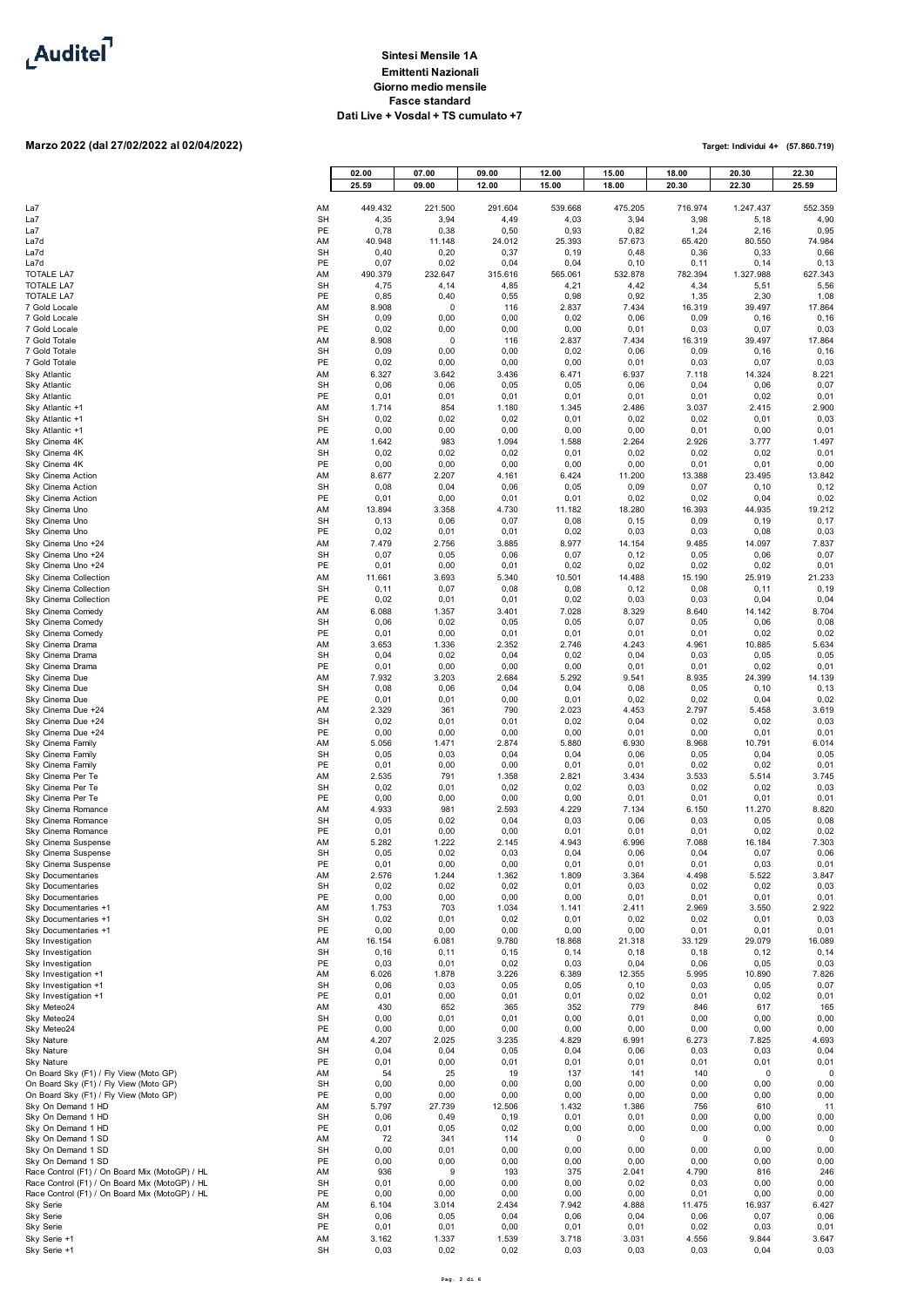

### **Marzo 2022 (dal 27/02/2022 al 02/04/2022)**

|                                              |                 | 02.00<br>25.59         | 07.00<br>09.00         | 09.00<br>12.00         | 12.00<br>15.00     | 15.00<br>18.00 | 18.00<br>20.30       | 20.30<br>22.30      | 22.30<br>25.59         |
|----------------------------------------------|-----------------|------------------------|------------------------|------------------------|--------------------|----------------|----------------------|---------------------|------------------------|
|                                              |                 |                        |                        |                        |                    |                |                      |                     |                        |
| Sky Serie +1<br>Sky Sport 24                 | PE<br>AM        | 0,01<br>20.443         | 0,00<br>9.960          | 0,00<br>11.342         | 0,01<br>25.686     | 0,01<br>22.882 | 0,01<br>30.918       | 0,02<br>29.720      | 0,01<br>37.580         |
| Sky Sport 24                                 | <b>SH</b>       | 0,20                   | 0, 18                  | 0,17                   | 0, 19              | 0, 19          | 0,17                 | 0, 12               | 0,33                   |
| Sky Sport 24<br>Sky Sport 251                | PE<br>AM        | 0,04<br>5.639          | 0,02<br>$\overline{2}$ | 0,02<br>70             | 0,04<br>8.379      | 0,04<br>4.598  | 0,05<br>5.077        | 0,05<br>29.415      | 0,06<br>7.038          |
| Sky Sport 251                                | SH              | 0,05                   | 0,00                   | 0,00                   | 0,06               | 0,04           | 0,03                 | 0, 12               | 0,06                   |
| Sky Sport 251<br>Sky Sport 252               | PE<br>AM        | 0,01<br>2.147          | 0,00<br>0              | 0,00<br>$\overline{4}$ | 0,01<br>1.017      | 0,01<br>3.163  | 0,01<br>4.351        | 0,05<br>9.579       | 0,01<br>2.556          |
| Sky Sport 252                                | <b>SH</b>       | 0,02                   | 0,00                   | 0,00                   | 0,01               | 0,03           | 0,02                 | 0,04                | 0,02                   |
| Sky Sport 252                                | PE              | 0,00                   | 0,00                   | 0,00                   | 0,00               | 0,01           | 0,01                 | 0,02                | 0,00                   |
| Sky Sport 253<br>Sky Sport 253               | AM<br>SH        | 799<br>0,01            | $\overline{2}$<br>0,00 | 3<br>0,00              | 746<br>0,01        | 1.949<br>0,02  | 3.593<br>0,02        | 557<br>0,00         | 258<br>0,00            |
| Sky Sport 253                                | PE              | 0,00                   | 0,00                   | 0,00                   | 0,00               | 0,00           | 0,01                 | 0,00                | 0,00                   |
| Sky Sport 254<br>Sky Sport 254               | AM<br>SH        | 233<br>0,00            | 0<br>0,00              | 0<br>0,00              | 280<br>0,00        | 824<br>0,01    | 726<br>0,00          | 189<br>0,00         | 25<br>0,00             |
| Sky Sport 254                                | PE              | 0,00                   | 0,00                   | 0,00                   | 0,00               | 0,00           | 0,00                 | 0,00                | 0,00                   |
| Sky Sport 255<br>Sky Sport 255               | AM<br><b>SH</b> | 156<br>0,00            | $\mathbf{1}$<br>0,00   | $\mathbf{1}$<br>0,00   | 233<br>0,00        | 505<br>0,00    | 360<br>0,00          | 208<br>0,00         | 61<br>0,00             |
| Sky Sport 255                                | PE              | 0,00                   | 0,00                   | 0,00                   | 0,00               | 0,00           | 0,00                 | 0,00                | 0,00                   |
| Sky Sport 256                                | AM              | 144                    | 0                      | $\overline{2}$         | 275                | 443            | 434                  | 79                  | 10                     |
| Sky Sport 256<br>Sky Sport 256               | SH<br>PE        | 0,00<br>0,00           | 0,00<br>0,00           | 0,00<br>0,00           | 0,00<br>0,00       | 0,00<br>0,00   | 0,00<br>0,00         | 0,00<br>0,00        | 0,00<br>0,00           |
| Sky Sport 257                                | AM              | 150                    | 0                      | $\overline{2}$         | 164                | 306            | 821                  | 38                  | 14                     |
| Sky Sport 257                                | SH<br>PE        | 0,00<br>0,00           | 0,00<br>0,00           | 0,00<br>0,00           | 0,00<br>0,00       | 0,00<br>0,00   | 0,00<br>0,00         | 0,00<br>0,00        | 0,00<br>0,00           |
| Sky Sport 257<br>Sky Sport 258               | AM              | 33                     | 0                      | $\mathbf 0$            | 32                 | 122            | 121                  | 3                   | $\overline{2}$         |
| Sky Sport 258                                | SH              | 0,00                   | 0,00                   | 0,00                   | 0,00               | 0,00           | 0,00                 | 0,00                | 0,00                   |
| Sky Sport 258<br>Sky Sport 259               | PE<br>AM        | 0,00<br>16             | 0,00<br>0              | 0,00<br>$\mathbf 0$    | 0,00<br>43         | 0,00<br>79     | 0,00<br>$\mathbf{1}$ | 0,00<br>$\Omega$    | 0,00<br>$\mathbf{1}$   |
| Sky Sport 259                                | SH              | 0,00                   | 0,00                   | 0,00                   | 0,00               | 0,00           | 0,00                 | 0,00                | 0,00                   |
| Sky Sport 259                                | PE              | 0,00                   | 0,00                   | 0,00                   | 0,00               | 0,00           | 0,00                 | 0,00                | 0,00                   |
| Sky Sport 260<br>Sky Sport 260               | AM<br>SH        | $\overline{1}$<br>0,00 | 0<br>0,00              | $\overline{1}$<br>0,00 | 0<br>0,00          | 5<br>0,00      | 0<br>0,00            | 3<br>0,00           | $\overline{1}$<br>0,00 |
| Sky Sport 260                                | PE              | 0,00                   | 0,00                   | 0,00                   | 0,00               | 0,00           | 0,00                 | 0,00                | 0,00                   |
| Sky Sport 261<br>Sky Sport 261               | AM<br><b>SH</b> | $\mathbf{1}$<br>0,00   | 0<br>0,00              | $\mathbf 0$<br>0,00    | $\sqrt{2}$<br>0,00 | 0<br>0,00      | $\mathbf{1}$<br>0,00 | $\mathbf 0$<br>0,00 | $\overline{2}$<br>0,00 |
| Sky Sport 261                                | PE              | 0,00                   | 0,00                   | 0,00                   | 0,00               | 0,00           | 0,00                 | 0,00                | 0,00                   |
| Sky Sport 4K                                 | AM              | 3.153                  | 46                     | 135                    | 1.385              | 5.661          | 7.410                | 11.916              | 3.314                  |
| Sky Sport 4K<br>Sky Sport 4K                 | <b>SH</b><br>PE | 0,03<br>0,01           | 0,00<br>0,00           | 0,00<br>0,00           | 0,01<br>0,00       | 0,05<br>0,01   | 0,04<br>0,01         | 0,05<br>0,02        | 0,03<br>0,01           |
| Sky Sport Action                             | AM              | 2.808                  | 276                    | 987                    | 2.073              | 2.304          | 2.990                | 8.250               | 6.066                  |
| Sky Sport Action<br>Sky Sport Action         | <b>SH</b><br>PE | 0,03<br>0,00           | 0,00<br>0,00           | 0,02<br>0,00           | 0,02<br>0,00       | 0,02<br>0,00   | 0,02<br>0,01         | 0,03<br>0,01        | 0,05<br>0,01           |
| Sky Sport Arena                              | AM              | 2.805                  | 419                    | 620                    | 2.132              | 5.960          | 4.540                | 7.728               | 3.503                  |
| Sky Sport Arena<br>Sky Sport Arena           | SH<br>PE        | 0,03<br>0,00           | 0,01<br>0,00           | 0,01<br>0,00           | 0,02<br>0,00       | 0,05<br>0,01   | 0,03<br>0,01         | 0,03<br>0,01        | 0,03<br>0,01           |
| Sky Sport Calcio                             | AM              | 9.235                  | 443                    | 672                    | 22.947             | 10.255         | 6.519                | 31.212              | 11.271                 |
| Sky Sport Calcio                             | <b>SH</b>       | 0,09                   | 0,01                   | 0,01                   | 0, 17              | 0,09           | 0,04                 | 0, 13               | 0, 10                  |
| Sky Sport Calcio<br>Sky Sport F1             | PE<br>AM        | 0,02<br>14.336         | 0,00<br>3.517          | 0,00<br>6.293          | 0,04<br>17.427     | 0,02<br>37.313 | 0,01<br>41.103       | 0,05<br>15.693      | 0,02<br>4.333          |
| Sky Sport F1                                 | SH              | 0, 14                  | 0,06                   | 0, 10                  | 0, 13              | 0,31           | 0,23                 | 0,07                | 0,04                   |
| Sky Sport F1<br>Sky Sport Football           | PE<br>AM        | 0,02<br>3.892          | 0,01<br>362            | 0,01<br>652            | 0,03<br>4.987      | 0,06<br>7.504  | 0,07<br>7.320        | 0,03<br>9.492       | 0,01<br>4.159          |
| Sky Sport Football                           | SH              | 0,04                   | 0,01                   | 0,01                   | 0,04               | 0,06           | 0,04                 | 0,04                | 0,04                   |
| Sky Sport Football<br>Sky Sport Nba          | PE<br>AM        | 0,01<br>1.501          | 0,00<br>145            | 0,00<br>753            | 0,01<br>1.835      | 0,01<br>1.680  | 0,01<br>1.742        | 0,02<br>3.022       | 0,01<br>2.801          |
| Sky Sport Nba                                | <b>SH</b>       | 0,01                   | 0,00                   | 0,01                   | 0,01               | 0,01           | 0,01                 | 0,01                | 0,02                   |
| Sky Sport Nba<br>Sky Sport Moto GP           | PE<br>AM        | 0,00<br>5.766          | 0,00<br>3.003          | 0,00<br>5.872          | 0,00<br>11.940     | 0,00<br>13.203 | 0,00<br>6.500        | 0.01<br>5.721       | 0.00<br>2.587          |
| Sky Sport Moto GP                            | <b>SH</b>       | 0,06                   | 0,05                   | 0,09                   | 0,09               | 0, 11          | 0,04                 | 0,02                | 0,02                   |
| Sky Sport Moto GP<br>Sky Sport Tennis        | PE<br>AM        | 0,01<br>6.795          | 0,01                   | 0,01<br>2.238          | 0,02<br>4.816      | 0,02<br>7.447  | 0,01                 | 0,01                | 0,00<br>12.160         |
| Sky Sport Tennis                             | <b>SH</b>       | 0,07                   | 1.332<br>0,02          | 0,03                   | 0,04               | 0,06           | 11.192<br>0,06       | 17.920<br>0,07      | 0, 11                  |
| Sky Sport Tennis                             | PE              | 0,01                   | 0,00                   | 0,00                   | 0,01               | 0,01           | 0,02                 | 0,03<br>72.807      | 0,02                   |
| Sky Sport Uno<br>Sky Sport Uno               | AM<br><b>SH</b> | 21.693<br>0,21         | 3.374<br>0,06          | 6.194<br>0, 10         | 11.707<br>0,09     | 35.700<br>0,30 | 47.483<br>0,26       | 0,30                | 22.691<br>0,20         |
| Sky Sport Uno                                | PE              | 0,04                   | 0,01                   | 0,01                   | 0,02               | 0,06           | 0,08                 | 0, 13               | 0,04                   |
| Sky Sport Uno DTT<br>Sky Sport Uno DTT       | AM<br><b>SH</b> | 1.046<br>0,01          | 228<br>0,00            | 238<br>0,00            | 458<br>0,00        | 2.116<br>0,02  | 3.290<br>0,02        | 2.814<br>0,01       | 614<br>0,01            |
| Sky Sport Uno DTT                            | PE              | 0,00                   | 0,00                   | 0,00                   | 0,00               | 0,00           | 0,01                 | 0,00                | 0,00                   |
| Sky Tg24<br>Sky Tg24                         | AM<br><b>SH</b> | 55.359<br>0,54         | 72.302<br>1,29         | 58.394<br>0,90         | 94.388<br>0,70     | 60.708<br>0,50 | 91.570<br>0,51       | 58.425<br>0,24      | 33.398<br>0,30         |
| Sky Tg24                                     | PE              | 0, 10                  | 0, 12                  | 0, 10                  | 0, 16              | 0, 10          | 0, 16                | 0, 10               | 0,06                   |
| Sky Tg24 (50)<br>Sky Tg24 (50)               | AM<br><b>SH</b> | 49.502<br>0,48         | 63.192<br>1,12         | 64.989<br>1,00         | 88.187<br>0,66     | 55.603<br>0,46 | 68.598<br>0,38       | 44.575<br>0, 19     | 26.233<br>0,23         |
| Sky Tg24 (50)                                | PE              | 0,09                   | 0,11                   | 0,11                   | 0, 15              | 0, 10          | 0, 12                | 0,08                | 0,05                   |
| Sky Tg24 Primo Piano<br>Sky Tg24 Primo Piano | AM<br><b>SH</b> | 1.245<br>0,01          | 1.429<br>0,03          | 1.592<br>0,02          | 1.490<br>0,01      | 1.716<br>0,01  | 2.014<br>0,01        | 1.249<br>0,01       | 901<br>0,01            |
| Sky Tg24 Primo Piano                         | PE              | 0,00                   | 0,00                   | 0,00                   | 0,00               | 0,00           | 0,00                 | 0,00                | 0,00                   |
| Sky Uno                                      | AM              | 27.656                 | 5.076                  | 9.952                  | 22.182             | 24.853         | 23.488               | 95.553              | 56.204                 |
| Sky Uno<br>Sky Uno                           | <b>SH</b><br>PE | 0,27<br>0,05           | 0,09<br>0,01           | 0, 15<br>0,02          | 0, 17<br>0,04      | 0,21<br>0,04   | 0, 13<br>0,04        | 0,40<br>0,17        | 0,50<br>0, 10          |
| Sky Uno +1                                   | AM              | 7.989                  | 2.405                  | 4.384                  | 9.622              | 7.647          | 13.685               | 15.702              | 13.252                 |
| Sky Uno +1<br>Sky Uno +1                     | SH<br>PE        | 0,08<br>0,01           | 0,04<br>0,00           | 0,07<br>0,01           | 0,07<br>0,02       | 0,06<br>0,01   | 0,08<br>0,02         | 0,07<br>0,03        | 0, 12<br>0,02          |
| Cielo                                        | AM              | 89.787                 | 18.796                 | 32.225                 | 88.938             | 140.920        | 121.821              | 201.273             | 151.987                |
| Cielo<br>Cielo                               | <b>SH</b><br>PE | 0,87<br>0, 16          | 0,33<br>0,03           | 0,50<br>0,06           | 0,66<br>0, 15      | 1,17<br>0,24   | 0,68<br>0,21         | 0,84<br>0,35        | 1,35<br>0,26           |
| TV8                                          | AM              | 181.633                | 43.858                 | 71.147                 | 189.538            | 239.514        | 246.402              | 521.306             | 264.317                |
| TV8<br>TV8                                   | <b>SH</b><br>PE | 1,76<br>0,31           | 0,78<br>0,08           | 1,09<br>0, 12          | 1,41<br>0,33       | 1,99<br>0,41   | 1,37<br>0,43         | 2,16<br>0,90        | 2,34<br>0,46           |
| TOTALE SKY                                   | AM              | 652.435                | 303.431                | 356.588                | 741.350            | 874.560        | 948.103              | 1.507.747           | 845.932                |
| <b>TOTALE SKY</b>                            | <b>SH</b>       | 6,31                   | 5,40                   | 5,49                   | 5,53               | 7,26           | 5,26                 | 6,26                | 7,50                   |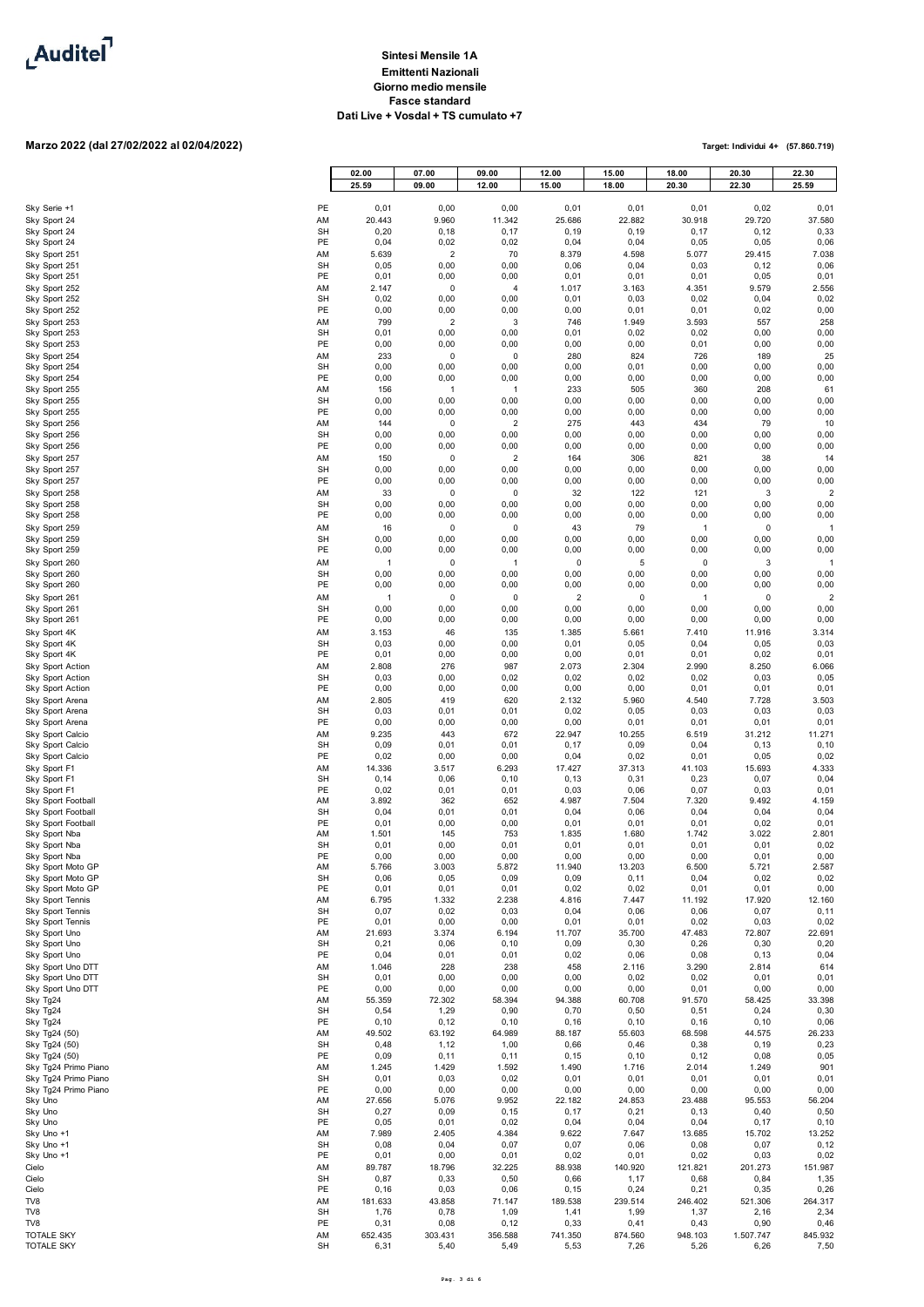

# **Marzo 2022 (dal 27/02/2022 al 02/04/2022)**

|                                                                    |                 | 02.00<br>25.59 | 07.00<br>09.00 | 09.00<br>12.00  | 12.00<br>15.00  | 15.00<br>18.00  | 18.00<br>20.30  | 20.30<br>22.30  | 22.30<br>25.59 |
|--------------------------------------------------------------------|-----------------|----------------|----------------|-----------------|-----------------|-----------------|-----------------|-----------------|----------------|
| <b>TOTALE SKY</b>                                                  | PE              |                | 0,52           | 0,62            | 1,28            |                 |                 |                 | 1,46           |
| Blaze                                                              | AM              | 1,13<br>1.690  | 623            | 1.147           | 1.509           | 1,51<br>2.264   | 1,64<br>1.961   | 2,61<br>4.810   | 2.077          |
| Blaze<br>Blaze                                                     | <b>SH</b><br>PE | 0,02<br>0,00   | 0,01<br>0,00   | 0,02<br>0,00    | 0,01<br>0,00    | 0,02<br>0,00    | 0,01<br>0,00    | 0,02<br>0,01    | 0,02<br>0,00   |
| Crime+Investigation HD                                             | AM              | 4.889          | 2.215          | 3.716           | 5.492           | 6.072           | 5.351           | 7.277           | 7.978          |
| Crime+Investigation HD<br>Crime+Investigation HD                   | <b>SH</b><br>PE | 0,05<br>0,01   | 0,04<br>0,00   | 0,06<br>0,01    | 0,04<br>0,01    | 0,05<br>0,01    | 0,03<br>0,01    | 0,03<br>0,01    | 0,07<br>0,01   |
| History HD                                                         | AM              | 2.544          | 637            | 964             | 2.231           | 2.851           | 3.792           | 5.380           | 4.862          |
| History HD<br>History HD                                           | <b>SH</b><br>PE | 0,02<br>0,00   | 0,01<br>0,00   | 0,01<br>0,00    | 0,02<br>0,00    | 0,02<br>0,00    | 0,02<br>0,01    | 0,02<br>0,01    | 0,04<br>0,01   |
| History +1                                                         | AM              | 1.507          | 618            | 573             | 1.359           | 1.989           | 1.846           | 2.342           | 3.065          |
| History +1                                                         | <b>SH</b><br>PE | 0,01<br>0,00   | 0,01<br>0,00   | 0,01<br>0,00    | 0,01<br>0,00    | 0,02<br>0,00    | 0,01<br>0,00    | 0,01<br>0,00    | 0,03<br>0,01   |
| History +1<br><b>TOTALE A+E</b>                                    | AM              | 10.631         | 4.093          | 6.400           | 10.592          | 13.176          | 12.950          | 19.810          | 17.982         |
| <b>TOTALE A+E</b><br>TOTALE A+E                                    | SH<br>PE        | 0, 10<br>0,02  | 0,07<br>0,01   | 0, 10<br>0,01   | 0,08<br>0,02    | 0,11<br>0,02    | 0,07<br>0,02    | 0,08<br>0,03    | 0, 16<br>0,03  |
| Dazn1                                                              | AM              | 6.120          | 0              | 52              | 13.797          | 18.306          | 2.978           | 18.067          | 1.952          |
| Dazn1<br>Dazn1                                                     | SH<br>PE        | 0,06<br>0,01   | 0,00<br>0,00   | 0,00<br>0,00    | 0, 10<br>0,02   | 0, 15<br>0,03   | 0,02<br>0,01    | 0,08<br>0,03    | 0,02<br>0,00   |
| Dazn2                                                              | AM              | 8.070          | 0              | 0               | 966             | 24.354          | 41.971          | 4.886           | 866            |
| Dazn2<br>Dazn2                                                     | <b>SH</b><br>PE | 0,08<br>0,01   | 0,00<br>0,00   | 0,00<br>0,00    | 0,01<br>0,00    | 0,20<br>0,04    | 0,23<br>0,07    | 0,02<br>0,01    | 0,01<br>0,00   |
| Dazn3                                                              | AM              | 5.159          | 0              | 0               | 666             | 11.459          | 14.764          | 19.916          | 3.058          |
| Dazn3<br>Dazn3                                                     | <b>SH</b><br>PE | 0,05<br>0,01   | 0,00<br>0,00   | 0,00<br>0,00    | 0,00<br>0,00    | 0, 10<br>0,02   | 0,08<br>0,03    | 0,08<br>0,03    | 0,03<br>0,01   |
| Dazn4                                                              | AM              | 4.945          | 0              | 0               | 40              | 2.838           | 19.877          | 22.440          | 4.424          |
| Dazn4<br>Dazn4                                                     | <b>SH</b><br>PE | 0,05<br>0,01   | 0,00<br>0,00   | 0,00<br>0,00    | 0,00<br>0,00    | 0,02<br>0,00    | 0, 11<br>0,03   | 0,09<br>0,04    | 0,04<br>0,01   |
| Dazn <sub>5</sub>                                                  | AM              | 3.460          | $\mathbf 0$    | $\mathbf 0$     | 23              | 1.343           | 21.963          | 9.576           | 1.393          |
| Dazn5<br>Dazn <sub>5</sub>                                         | <b>SH</b><br>PE | 0,03<br>0,01   | 0,00<br>0,00   | 0,00<br>0,00    | 0,00<br>0,00    | 0,01<br>0,00    | 0, 12<br>0,04   | 0,04<br>0,02    | 0,01<br>0,00   |
| Dazn6                                                              | AM              | 4.957          | $\pmb{0}$      | 0               | $\pmb{0}$       | 833             | 17.467          | 27.917          | 4.848          |
| Dazn6<br>Dazn6                                                     | <b>SH</b><br>PE | 0,05<br>0,01   | 0,00<br>0,00   | 0,00<br>0,00    | 0,00<br>0,00    | 0,01<br>0,00    | 0, 10<br>0,03   | 0, 12<br>0,05   | 0,04<br>0,01   |
| Dazn7                                                              | AM              | 3.605          | $\mathbf 0$    | $\mathbf 0$     | $\pmb{0}$       | $\pmb{0}$       | 774             | 31.692          | 6.057          |
| Dazn7<br>Dazn7                                                     | <b>SH</b><br>PE | 0,03<br>0,01   | 0,00<br>0,00   | 0,00<br>0,00    | 0,00<br>0,00    | 0,00<br>0,00    | 0,00<br>0,00    | 0, 13<br>0,05   | 0,05<br>0,01   |
| Dazn8                                                              | AM              | 0              | 0              | 0               | $\mathbf 0$     | 0               | $\mathbf 0$     | 0               | $\Omega$       |
| Dazn8<br>Dazn8                                                     | <b>SH</b><br>PE | 0,00<br>0,00   | 0,00<br>0,00   | 0,00<br>0,00    | 0,00<br>0,00    | 0,00<br>0,00    | 0,00<br>0,00    | 0,00<br>0,00    | 0,00<br>0,00   |
| Dazn9                                                              | AM              | $\pmb{0}$      | $\mathbf 0$    | 0               | $\pmb{0}$       | 0               | $\mathbf 0$     | 0               | $\mathbf 0$    |
| Dazn9<br>Dazn9                                                     | <b>SH</b><br>PE | 0,00<br>0,00   | 0,00<br>0,00   | 0,00<br>0,00    | 0,00<br>0,00    | 0,00<br>0,00    | 0,00<br>0,00    | 0,00<br>0,00    | 0,00<br>0,00   |
| Dazn10                                                             | AM              | 0              | 0              | 0               | 0               | 0               | $\pmb{0}$       | 0               | $\Omega$       |
| Dazn10<br>Dazn10                                                   | <b>SH</b><br>PE | 0,00<br>0,00   | 0,00<br>0,00   | 0,00<br>0,00    | 0,00<br>0,00    | 0,00<br>0,00    | 0,00<br>0,00    | 0,00<br>0,00    | 0,00<br>0,00   |
| Dazn11                                                             | AM              | $\pmb{0}$      | $\mathbf 0$    | $\mathbf 0$     | $\mathbf 0$     | 0               | $\mathbf 0$     | 0               | $\Omega$       |
| Dazn11<br>Dazn11                                                   | <b>SH</b><br>PE | 0,00<br>0,00   | 0,00<br>0,00   | 0,00<br>0,00    | 0,00<br>0,00    | 0,00<br>0,00    | 0,00<br>0,00    | 0,00<br>0,00    | 0,00<br>0,00   |
| Dazn12                                                             | AM              | 0              | 0              | 0               | 0               | 0               | $\pmb{0}$       | 0               | $\Omega$       |
| Dazn12<br>Dazn12                                                   | <b>SH</b><br>PE | 0,00<br>0,00   | 0,00<br>0,00   | 0,00<br>0,00    | 0,00<br>0,00    | 0,00<br>0,00    | 0,00<br>0,00    | 0,00<br>0,00    | 0,00<br>0,00   |
| Dazn13                                                             | AM              | 0              | 0              | 0               | 0               | 0               | 0               | 0               | $\pmb{0}$      |
| Dazn13<br>Dazn13                                                   | <b>SH</b><br>PE | 0,00<br>0,00   | 0,00<br>0,00   | 0,00<br>0,00    | 0,00<br>0,00    | 0,00<br>0,00    | 0,00<br>0,00    | 0,00<br>0,00    | 0,00<br>0,00   |
| Dazn14                                                             | AM              | 0              | 0              | 0               | $\pmb{0}$       | $\mathbf 0$     | 0               | 0               | $\Omega$       |
| Dazn14<br>Dazn14                                                   | <b>SH</b><br>PE | 0,00<br>0,00   | 0,00<br>0,00   | 0,00<br>0,00    | 0,00<br>0,00    | 0,00<br>0,00    | 0,00<br>0,00    | 0,00<br>0,00    | 0,00<br>0,00   |
| Dazn15                                                             | AM              | $\pmb{0}$      | $\mathbf 0$    | $\pmb{0}$       | $\mathbf 0$     | 0               | $\mathbf 0$     | $\mathsf 0$     | 0              |
| Dazn15<br>Dazn15                                                   | <b>SH</b><br>PE | 0,00<br>0,00   | 0,00<br>0,00   | 0,00<br>0,00    | 0,00<br>0,00    | 0,00<br>0,00    | 0,00<br>0,00    | 0,00<br>0,00    | 0,00<br>0,00   |
| Dazn16                                                             | AM              | $\pmb{0}$      | $\mathbf 0$    | 0               | 0               | 0               | $\mathbf 0$     | 0               | $\Omega$       |
| Dazn16<br>Dazn16                                                   | <b>SH</b><br>PE | 0,00<br>0,00   | 0,00<br>0,00   | 0,00<br>0,00    | 0,00<br>0,00    | 0,00<br>0,00    | 0,00<br>0,00    | 0,00<br>0,00    | 0,00<br>0,00   |
| TOTALE DAZN<br>TOTALE DAZN                                         | AM<br><b>SH</b> | 36.316<br>0,35 | 0<br>0,00      | 52<br>0,00      | 15.492<br>0, 12 | 59.133<br>0,49  | 119.793<br>0,66 | 134.494<br>0,56 | 22.598<br>0,20 |
| TOTALE DAZN                                                        | PE              | 0,06           | 0,00           | 0,00            | 0,03            | 0, 10           | 0,21            | 0,23            | 0,04           |
| <b>DeAKids</b><br>DeAKids                                          | AM<br><b>SH</b> | 783<br>0,01    | 1.232<br>0,02  | 1.036<br>0,02   | 1.058<br>0,01   | 740<br>0,01     | 1.523<br>0,01   | 1.254<br>0,01   | 249<br>0,00    |
| DeAKids                                                            | PE              | 0,00           | 0,00           | 0,00            | 0,00            | 0,00            | 0,00            | 0,00            | 0,00           |
| DeAKids +1 / Masha&Orso Channel<br>DeAKids +1 / Masha&Orso Channel | AM<br><b>SH</b> | 310<br>0,00    | 371<br>0,01    | 500<br>0,01     | 263<br>0,00     | 373<br>0,00     | 737<br>0,00     | 579<br>0,00     | 66<br>0,00     |
| DeAKids +1 / Masha&Orso Channel                                    | PE              | 0,00           | 0,00           | 0,00            | 0,00            | 0,00            | 0,00            | 0,00            | 0,00           |
| DeA Junior<br>DeA Junior                                           | AM<br><b>SH</b> | 5.468<br>0,05  | 12.627<br>0,22 | 9.008<br>0, 14  | 7.604<br>0,06   | 5.538<br>0,05   | 8.032<br>0,04   | 7.710<br>0,03   | 573<br>0,01    |
| DeA Junior                                                         | PE              | 0,01           | 0,02           | 0,02            | 0,01            | 0,01            | 0,01            | 0,01            | 0,00           |
| TOTALE DE AGOSTINI EDITORE<br>TOTALE DE AGOSTINI EDITORE           | AM<br><b>SH</b> | 6.561<br>0,06  | 14.230<br>0,25 | 10.544<br>0, 16 | 8.924<br>0,07   | 6.651<br>0,06   | 10.292<br>0,06  | 9.543<br>0,04   | 887<br>0,01    |
| TOTALE DE AGOSTINI EDITORE                                         | PE              | 0,01           | 0,02           | 0,02            | 0,02            | 0,01            | 0,02            | 0,02            | 0,00           |
| Discovery Channel<br>Discovery Channel                             | AM<br><b>SH</b> | 4.452<br>0,04  | 1.631<br>0,03  | 1.770<br>0,03   | 7.615<br>0,06   | 9.607<br>0,08   | 7.349<br>0,04   | 5.760<br>0,02   | 3.996<br>0,04  |
| Discovery Channel                                                  | PE              | 0,01           | 0,00           | 0,00            | 0,01            | 0,02            | 0,01            | 0,01            | 0,01           |
| Discovery Channel +1<br>Discovery Channel +1                       | AM<br><b>SH</b> | 1.748<br>0,02  | 1.011<br>0,02  | 972<br>0,01     | 2.605<br>0,02   | 2.751<br>0,02   | 2.786<br>0,02   | 2.348<br>0,01   | 2.037<br>0,02  |
| Discovery Channel +1                                               | PE              | 0,00           | 0,00           | 0,00            | 0,00            | 0,00            | 0,00            | 0,00            | 0,00           |
| Discovery Science<br>Discovery Science                             | AM<br><b>SH</b> | 46<br>0,00     | 23<br>0,00     | 25<br>0,00      | 30<br>0,00      | 55<br>0,00      | 73<br>0,00      | 43<br>0,00      | 70<br>0,00     |
| Discovery Science<br>Dmax                                          | PE<br>AM        | 0,00<br>80.043 | 0,00<br>38.125 | 0,00<br>68.114  | 0,00<br>99.458  | 0,00<br>126.424 | 0,00<br>121.623 | 0,00<br>130.648 | 0,00<br>80.470 |
| Dmax                                                               | <b>SH</b>       | 0,77           | 0,68           | 1,05            | 0,74            | 1,05            | 0,67            | 0,54            | 0,71           |
| Dmax<br>Eurosport/HD                                               | PE<br>AM        | 0, 14<br>8.900 | 0,07<br>485    | 0, 12<br>11.943 | 0, 17<br>16.485 | 0,22<br>22.637  | 0,21<br>9.474   | 0,23<br>9.259   | 0, 14<br>4.489 |
| Eurosport/HD                                                       | <b>SH</b>       | 0,09           | 0,01           | 0, 18           | 0, 12           | 0, 19           | 0,05            | 0,04            | 0,04           |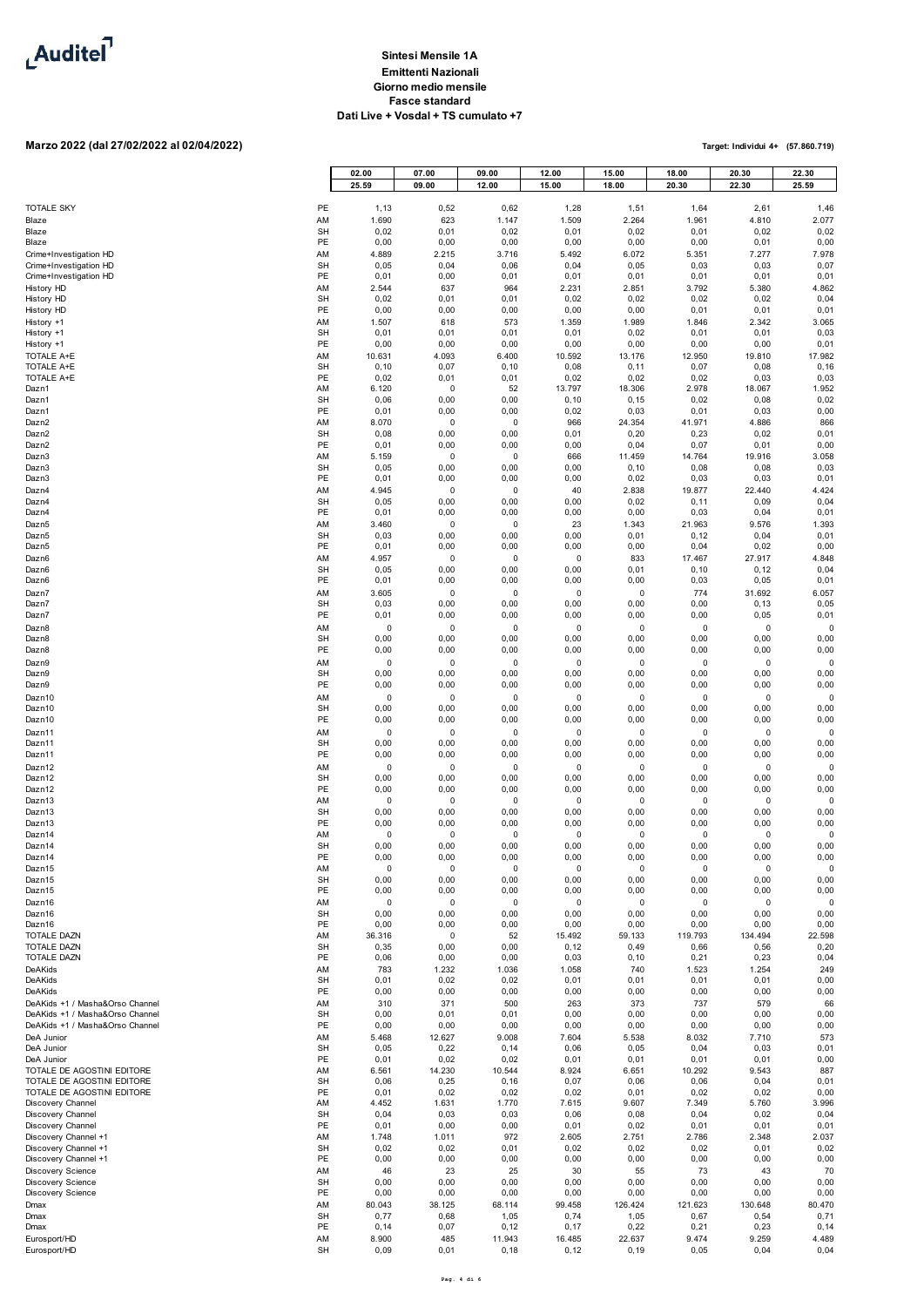

# **Marzo 2022 (dal 27/02/2022 al 02/04/2022)**

|                                                            |                 | 02.00           | 07.00          | 09.00           | 12.00           | 15.00           | 18.00           | 20.30           | 22.30           |
|------------------------------------------------------------|-----------------|-----------------|----------------|-----------------|-----------------|-----------------|-----------------|-----------------|-----------------|
|                                                            |                 | 25.59           | 09.00          | 12.00           | 15.00           | 18.00           | 20.30           | 22.30           | 25.59           |
| Eurosport/HD                                               | PE              | 0,02            | 0,00           | 0,02            | 0,03            | 0,04            | 0,02            | 0,02            | 0,01            |
| Eurosport 2<br>Eurosport 2                                 | AM<br><b>SH</b> | 5.417<br>0,05   | 463<br>0,01    | 2.235<br>0,03   | 8.549<br>0,06   | 14.225<br>0, 12 | 7.982<br>0,04   | 9.497<br>0,04   | 3.934<br>0,03   |
| Eurosport 2                                                | PE              | 0,01            | 0,00           | 0,00            | 0,01            | 0,02            | 0,01            | 0,02            | 0,01            |
| Food Network                                               | AM              | 47.702          | 21.175         | 49.620          | 52.386          | 69.337          | 63.221          | 71.940          | 56.253          |
| <b>Food Network</b><br>Food Network                        | SH<br>PE        | 0,46<br>0,08    | 0,38<br>0,04   | 0,76<br>0,09    | 0, 39<br>0,09   | 0,58<br>0, 12   | 0,35<br>0, 11   | 0,30<br>0,12    | 0,50<br>0, 10   |
| Frisbee                                                    | AM              | 39.858          | 50.409         | 41.938          | 59.107          | 61.090          | 76.944          | 45.393          | 19.738          |
| Frisbee                                                    | <b>SH</b>       | 0,39            | 0,90           | 0,65            | 0,44            | 0,51            | 0,43            | 0, 19           | 0, 17           |
| Frisbee                                                    | PE              | 0,07            | 0,09           | 0,07            | 0, 10           | 0, 11           | 0, 13           | 0,08            | 0,03            |
| Giallo<br>Giallo                                           | AM<br><b>SH</b> | 91.296<br>0,88  | 31.406<br>0,56 | 32.393<br>0,50  | 77.174<br>0,58  | 131.110<br>1,09 | 138.123<br>0,77 | 218.664<br>0,91 | 130.214<br>1,15 |
| Giallo                                                     | PE              | 0, 16           | 0,05           | 0,06            | 0, 13           | 0,23            | 0,24            | 0,38            | 0,23            |
| K <sub>2</sub><br>K <sub>2</sub>                           | AM<br><b>SH</b> | 39.280          | 43.561         | 33.031          | 50.015          | 50.580          | 69.257          | 57.292          | 36.512          |
| K <sub>2</sub>                                             | PE              | 0,38<br>0,07    | 0,77<br>0,08   | 0,51<br>0,06    | 0,37<br>0,09    | 0,42<br>0,09    | 0,38<br>0, 12   | 0,24<br>0, 10   | 0,32<br>0,06    |
| Motor Trend (ex Focus fino al 28/04/18)                    | AM              | 39.535          | 25.537         | 27.029          | 40.228          | 49.622          | 60.082          | 69.667          | 48.799          |
| Motor Trend (ex Focus fino al 28/04/18)                    | <b>SH</b><br>PE | 0,38<br>0,07    | 0,45           | 0,42            | 0, 30           | 0,41            | 0,33<br>0, 10   | 0,29<br>0, 12   | 0,43            |
| Motor Trend (ex Focus fino al 28/04/18)<br>Nove            | AM              | 167.501         | 0,04<br>97.831 | 0,05<br>112.982 | 0,07<br>174.839 | 0,09<br>200.481 | 209.935         | 424.049         | 0,08<br>220.493 |
| Nove                                                       | <b>SH</b>       | 1,62            | 1,74           | 1,74            | 1,30            | 1,66            | 1,16            | 1,76            | 1,95            |
| Nove                                                       | PE              | 0,29            | 0, 17          | 0,20            | 0, 30           | 0,35            | 0,36            | 0,73            | 0,38            |
| Real Time<br>Real Time                                     | AM<br><b>SH</b> | 121.761<br>1,18 | 46.670<br>0,83 | 60.086<br>0,92  | 126.663<br>0,94 | 110.009<br>0,91 | 156.107<br>0,87 | 300.473<br>1,25 | 198.913<br>1,76 |
| Real Time                                                  | PE              | 0,21            | 0,08           | 0, 10           | 0,22            | 0, 19           | 0,27            | 0,52            | 0,34            |
| HGTV - Home & Garden                                       | AM              | 43.970          | 26.366         | 36.261          | 46.468          | 53.386          | 53.669          | 68.537          | 67.864          |
| HGTV - Home & Garden<br>HGTV - Home & Garden               | <b>SH</b><br>PE | 0,43<br>0,08    | 0,47<br>0,05   | 0,56<br>0,06    | 0,35<br>0,08    | 0,44<br>0,09    | 0,30<br>0,09    | 0,28<br>0, 12   | 0,60<br>0, 12   |
| <b>TOTALE DISCOVERY</b>                                    | AM              | 691.508         | 384.692        | 478.398         | 761.624         | 901.315         | 976.628         | 1.413.571       | 873.783         |
| <b>TOTALE DISCOVERY</b>                                    | <b>SH</b>       | 6,69            | 6,84           | 7,36            | 5,68            | 7,48            | 5,41            | 5,87            | 7,75            |
| TOTALE DISCOVERY<br>Radiofreccia                           | PE<br>AM        | 1,20<br>4.745   | 0,66<br>8.365  | 0,83<br>4.739   | 1,32<br>4.780   | 1,56<br>7.114   | 1,69<br>7.920   | 2,44<br>5.531   | 1,51<br>3.474   |
| Radiofreccia                                               | <b>SH</b>       | 0,05            | 0, 15          | 0,07            | 0,04            | 0,06            | 0,04            | 0,02            | 0,03            |
| Radiofreccia                                               | PE              | 0,01            | 0,01           | 0,01            | 0,01            | 0,01            | 0,01            | 0,01            | 0,01            |
| Radio Zeta<br>Radio Zeta                                   | AM<br><b>SH</b> | 428<br>0,00     | 184<br>0,00    | 948<br>0,01     | 596<br>0,00     | 755<br>0,01     | 415<br>0,00     | 457<br>0,00     | 156<br>0,00     |
| Radio Zeta                                                 | PE              | 0,00            | 0,00           | 0,00            | 0,00            | 0,00            | 0,00            | 0,00            | 0,00            |
| Rtl 102.5                                                  | AM              | 12.573          | 14.578         | 33.016          | 19.884          | 15.060          | 13.782          | 7.422           | 3.619           |
| Rtl 102.5<br>Rtl 102.5                                     | <b>SH</b><br>PE | 0, 12<br>0,02   | 0,26<br>0,03   | 0,51<br>0,06    | 0, 15<br>0,03   | 0, 12<br>0,03   | 0,08<br>0,02    | 0,03<br>0,01    | 0,03<br>0,01    |
| TOTALE RTL102.5                                            | AM              | 17.746          | 23.127         | 38.703          | 25.260          | 22.929          | 22.118          | 13.410          | 7.249           |
| TOTALE RTL102.5                                            | <b>SH</b>       | 0,17            | 0,41           | 0,60            | 0, 19           | 0, 19           | 0, 12           | 0,06            | 0,06            |
| TOTALE RTL102.5                                            | PE              | 0,03            | 0,04           | 0,07            | 0,04            | 0,04            | 0,04            | 0,02            | 0,01            |
| Fox HD<br>Fox HD                                           | AM<br><b>SH</b> | 6.807<br>0,07   | 1.459<br>0,03  | 3.396<br>0,05   | 11.006<br>0,08  | 8.149<br>0,07   | 10.459<br>0,06  | 10.205<br>0,04  | 10.102<br>0,09  |
| Fox HD                                                     | PE              | 0,01            | 0,00           | 0,01            | 0,02            | 0,01            | 0,02            | 0,02            | 0,02            |
| $For +1$                                                   | AM              | 3.367           | 1.002          | 2.078           | 8.038           | 4.119           | 4.818           | 3.442           | 4.170           |
| $For +1$<br>$For +1$                                       | <b>SH</b><br>PE | 0,03<br>0,01    | 0,02<br>0,00   | 0,03<br>0,00    | 0,06<br>0,01    | 0,03<br>0,01    | 0,03<br>0,01    | 0,01<br>0,01    | 0,04<br>0,01    |
| National Geographic                                        | AM              | 2.895           | 709            | 1.026           | 2.466           | 3.637           | 3.386           | 5.767           | 6.175           |
| National Geographic                                        | <b>SH</b>       | 0,03            | 0,01           | 0,02            | 0,02            | 0,03            | 0,02            | 0,02            | 0,05            |
| National Geographic<br>National Geographic +1              | PE<br>AM        | 0,01<br>1.721   | 0,00<br>523    | 0,00<br>1.016   | 0,00<br>1.665   | 0,01<br>1.945   | 0,01<br>1.966   | 0,01<br>2.593   | 0,01<br>3.807   |
| National Geographic +1                                     | <b>SH</b>       | 0,02            | 0,01           | 0,02            | 0,01            | 0,02            | 0,01            | 0,01            | 0,03            |
| National Geographic +1                                     | PE              | 0,00            | 0,00           | 0,00            | 0,00            | 0,00            | 0,00            | 0,00            | 0,01            |
| National Geographic Wild<br>National Geographic Wild       | AM<br>SH        | 2.362<br>0,02   | 907<br>0,02    | 1.576<br>0,02   | 2.355<br>0,02   | 3.681<br>0,03   | 3.294<br>0,02   | 4.179<br>0,02   | 3.340<br>0,03   |
| National Geographic Wild                                   | PE              | 0,00            | 0,00           | 0,00            | 0,00            | 0,01            | 0,01            | 0,01            | 0,01            |
| National Geographic Wild +1                                | AM              | 1.963           | 473            | 805             | 1.912           | 4.324           | 2.384           | 3.865           | 2.743           |
| National Geographic Wild +1<br>National Geographic Wild +1 | <b>SH</b><br>PE | 0,02<br>0,00    | 0,01<br>0,00   | 0,01<br>0,00    | 0,01<br>0,00    | 0,04<br>0,01    | 0,01<br>0,00    | 0,02<br>0,01    | 0,02<br>0,00    |
| TOTALE THE WALT DISNEY COMPANY                             | AM              | 19.114          | 5.072          | 9.898           | 27.443          | 25.854          | 26.308          | 30.050          | 30.336          |
| TOTALE THE WALT DISNEY COMPANY                             | <b>SH</b>       | 0, 18           | 0,09           | 0, 15           | 0,20            | 0,21            | 0, 15           | 0, 12           | 0,27            |
| TOTALE THE WALT DISNEY COMPANY<br>Boomerang                | PE<br>AM        | 0,03<br>1.081   | 0,01<br>716    | 0,02<br>2.198   | 0,05<br>552     | 0,04<br>728     | 0,05<br>3.766   | 0,05<br>1.173   | 0,05<br>421     |
| Boomerang                                                  | <b>SH</b>       | 0,01            | 0,01           | 0,03            | 0,00            | 0,01            | 0,02            | 0,00            | 0,00            |
| Boomerang                                                  | PE              | 0,00            | 0,00           | 0,00            | 0,00            | 0,00            | 0,01            | 0,00            | 0,00            |
| Boomerang +1                                               | AM              | 761             | 4.800          | 631             | 507             | 214             | 820             | 714             | 256             |
| Boomerang +1<br>Boomerang +1                               | <b>SH</b><br>PE | 0,01<br>0,00    | 0,09<br>0,01   | 0,01<br>0,00    | 0,00<br>0,00    | 0,00<br>0,00    | 0,00<br>0,00    | 0,00<br>0,00    | 0,00<br>0,00    |
| Cartoon Network                                            | AM              | 1.584           | 1.135          | 936             | 2.023           | 2.287           | 2.853           | 3.757           | 864             |
| Cartoon Network                                            | <b>SH</b>       | 0,02            | 0,02           | 0,01            | 0,02            | 0,02            | 0,02            | 0,02            | 0,01            |
| Cartoon Network<br>Cartoon Network +1                      | PE<br>AM        | 0,00<br>839     | 0,00<br>834    | 0,00<br>702     | 0,00<br>1.477   | 0,00<br>1.261   | 0,00<br>1.563   | 0,01<br>1.649   | 0,00<br>227     |
| Cartoon Network +1                                         | <b>SH</b>       | 0,01            | 0,01           | 0,01            | 0,01            | 0,01            | 0,01            | 0,01            | 0,00            |
| Cartoon Network +1                                         | PE              | 0,00            | 0,00           | 0,00            | 0,00            | 0,00            | 0,00            | 0,00            | 0,00            |
| <b>TOTALE TURNER</b><br><b>TOTALE TURNER</b>               | AM<br><b>SH</b> | 4.264<br>0,04   | 7.485<br>0, 13 | 4.468<br>0,07   | 4.559<br>0,03   | 4.490<br>0,04   | 9.002<br>0,05   | 7.292<br>0,03   | 1.769<br>0,02   |
| TOTALE TURNER                                              | PE              | 0,01            | 0,01           | 0,01            | 0,01            | 0,01            | 0,02            | 0,01            | 0,00            |
| Comedy Central                                             | AM              | 1.807           | 400            | 704             | 2.458           | 2.170           | 2.036           | 4.312           | 3.132           |
| Comedy Central<br>Comedy Central                           | <b>SH</b><br>PE | 0,02<br>0,00    | 0,01<br>0,00   | 0,01<br>0,00    | 0,02<br>0,00    | 0,02<br>0,00    | 0,01<br>0,00    | 0,02<br>0,01    | 0,03<br>0,01    |
| Comedy +1                                                  | AM              | 1.078           | 234            | 294             | 673             | 1.429           | 1.106           | 2.058           | 2.648           |
| Comedy +1                                                  | <b>SH</b>       | 0,01            | 0,00           | 0,00            | 0,01            | 0,01            | 0,01            | 0,01            | 0,02            |
| Comedy +1<br>Nickelodeon                                   | PE<br>AM        | 0,00<br>1.362   | 0,00<br>2.300  | 0,00<br>1.798   | 0,00<br>2.152   | 0,00<br>1.881   | 0,00<br>2.397   | 0,00<br>1.790   | 0,00<br>134     |
|                                                            |                 |                 |                |                 |                 |                 |                 |                 |                 |